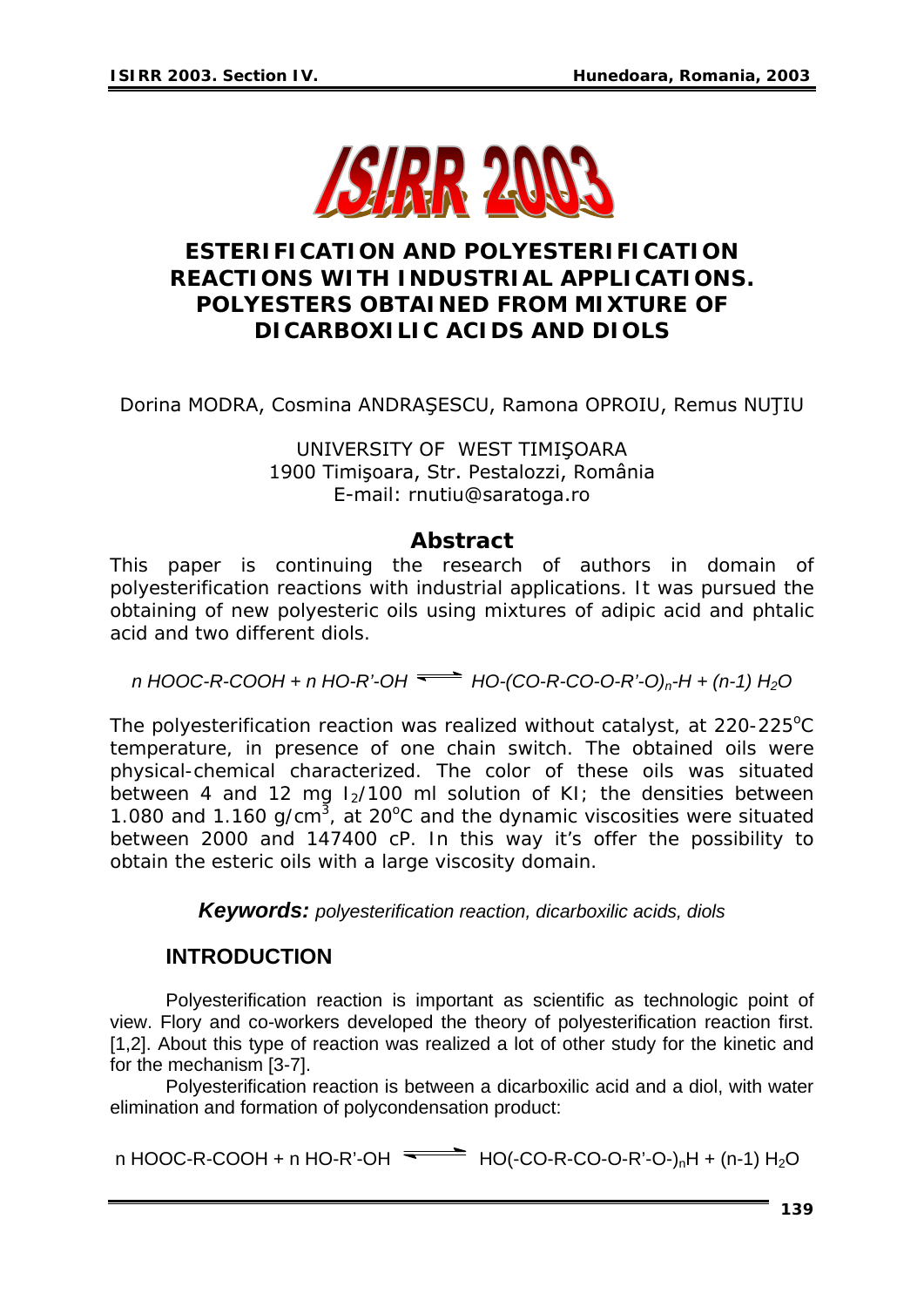The polyesterification can take place in the presence of an external catalyst. In the absence of this, the diacid monomer acts as its own catalyst for the reaction.

The polyesterification reaction can take place in the presence or in the absence of switches of chains, too.

Through this paper, it's continuing our research in domain of polyesterification reactions with industrial application [8]. We used as monomers mixtures of adipic (AA) and phtalic (FA) acid, respectively mixtures of two diols: 1,2–propylene glycol (PG), monoethylene-glycol (MEG) or 1,3-butane-diol (1,3 BD) with neopenthyl-glycol (NPG). This type of polyesterification proposes to obtain better plasticizers.

## **EXPERIMENTAL**

The installation used in polyesterification it was a classical installation, described in previos paper [8]. The reactants used in polyesterification reaction are mixture of two dicarboxilic acids (adipic acid and phtalic acid) and two diols (monoethylene-glycol, 1,2–propylene-glycol, 1,3-butane-diol and neopenthyl-glycol) in different molar ratio. As switch of chain we used 2-ethyl-hexanol and decanol. The characteristics of these raw materials were discussed in previos paper [8].

In stead of phtalic acid we used phtalic anhydride, an industrial product, purity 98.4%, melting point 131-132 °C, density at 20 °C 1.530 g/cm<sup>3</sup>.

The polyesterification reaction was realized in melting, at temperature until  $220 - 225$ °C, in nitrogen atmosphere. At the beginning the reaction was guided at normal pressure and ultimately in vacuum. The water is stripped off continuous, during the process. When the acid number reached the expected value, it was realized the devolatilization of polyesters. By this way it's stripped out the excess of diols, too.

In Table 1 are containing the molar ratios of reactants and the conditions of polyesterification of acids and diols mixtures.

| <b>No</b>      | Molar ratio            | Temp.           | Time of |          |
|----------------|------------------------|-----------------|---------|----------|
|                | Raw materials          | Switch of chain | of work | reaction |
|                |                        |                 | [°C]    | [h]      |
|                | AA: AF: PG: MEG        | 2-Ethyl-hexanol | 225     | 21       |
|                | 1:0.32:0.768:0.678     | 0.1             |         |          |
| $\overline{2}$ | AA: AF: PG: MEG        | 2-Ethyl-hexanol | 230     | 22       |
|                | 1:0.33:0.611:0.611     | 1.047           |         |          |
| 3              | AA:AF:PG:MEG           | 2-Ethyl-hexanol | 220     | 24       |
|                | 1:0.33:0.58:0.58       | 0.786           |         |          |
| 4              | AA : AF : NPG : 1,3 BD | Decanol         | 220     | 24       |
|                | 1:0.71:1.23:1.33       | 0.08            |         |          |
| 5              | AA : AF : NPG : 1,3 BD | Decanol         | 225     | 28       |
|                | 0.68:0.405:0.972:0.70  | 0.51            |         |          |
| 6              | AA : AF : NPG : 1,3 BD | Decanol         | 220     | 24       |
|                | 1:0.71:1.63:1.77       | 0.01            |         |          |

**Tabel 1.** *The molar ratios of the reactants and of switch of chain and the conditions of polyesterification reaction* 

The physic-chemical determinations of compounds and the methods used were described in previous paper [8].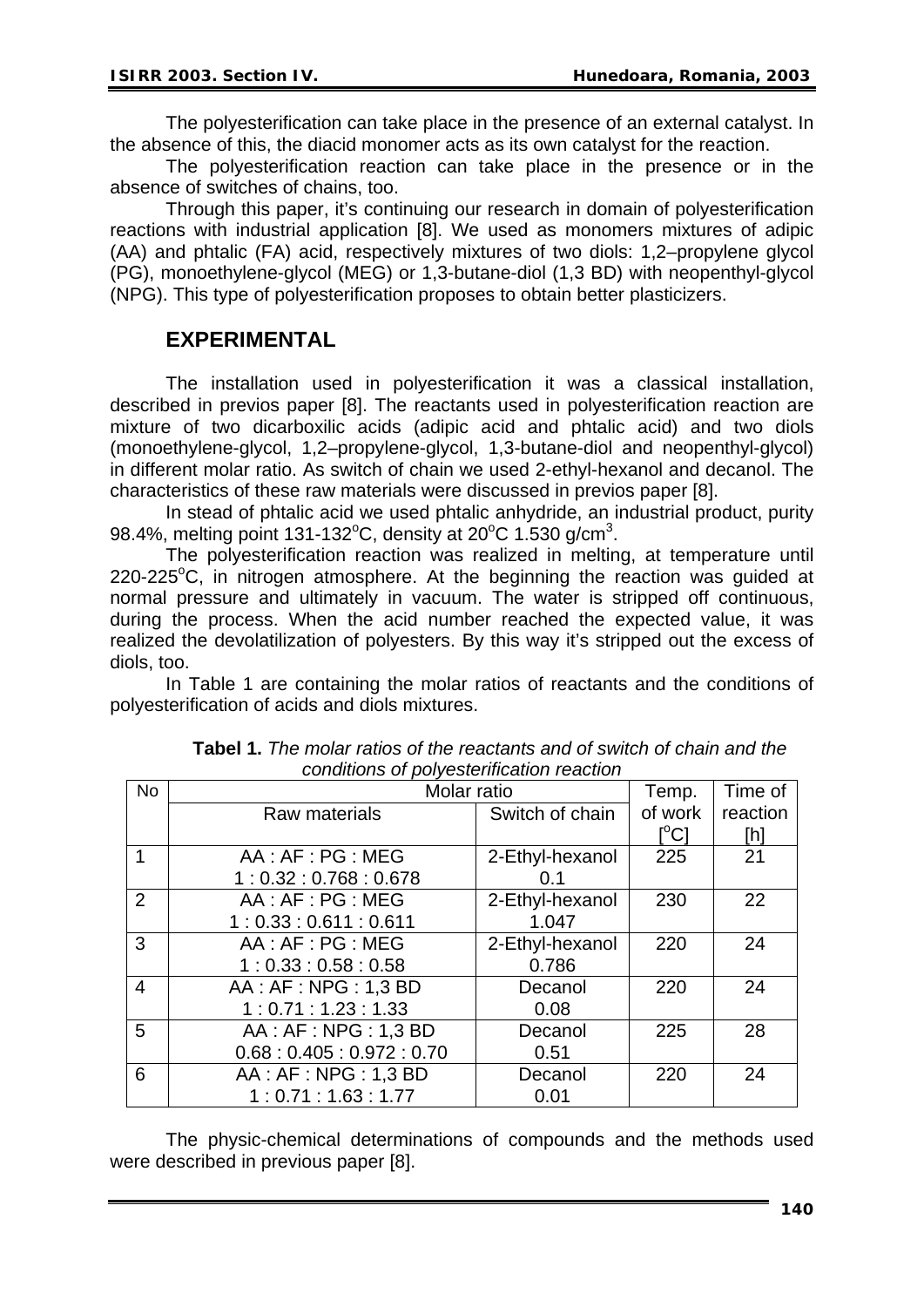### **RESULTS AND DISCUSSIONS**

Continuous determining the acid number respectively the dynamic viscosity of reaction mass pursued the polyesterification process.

Figure 1 represents the variation of the acid number versus time. We observe a diminution of acid number more pronounced in the lots where we worked with excess of diol. In this case, after 25 hours the acid number presents a reduced value (less than 3 mg KOH/g). In lots with excess of dicarboxilic acids, the diminution of acid number is slower in time. In final, the value was between 10-23 mg KOH/g.



**Fig. 1** *Acid number versus time*

The diminution of acid number to the small value (2-3 mg KOH/g) is require long times of reaction. We observe this in figure 2 where is considering the lots with excess of diols.

Figure 3 represent the variation of dynamic viscosity (in cP) versus time. The viscosity increases more pronounced in the lots 1 and 2 where the quantities of chain switch are small (less than 0.1 molar). In the lots, which much quantity of chain switch, the increase of viscosity is slower, and the final value of viscosity is less than 2000 cP.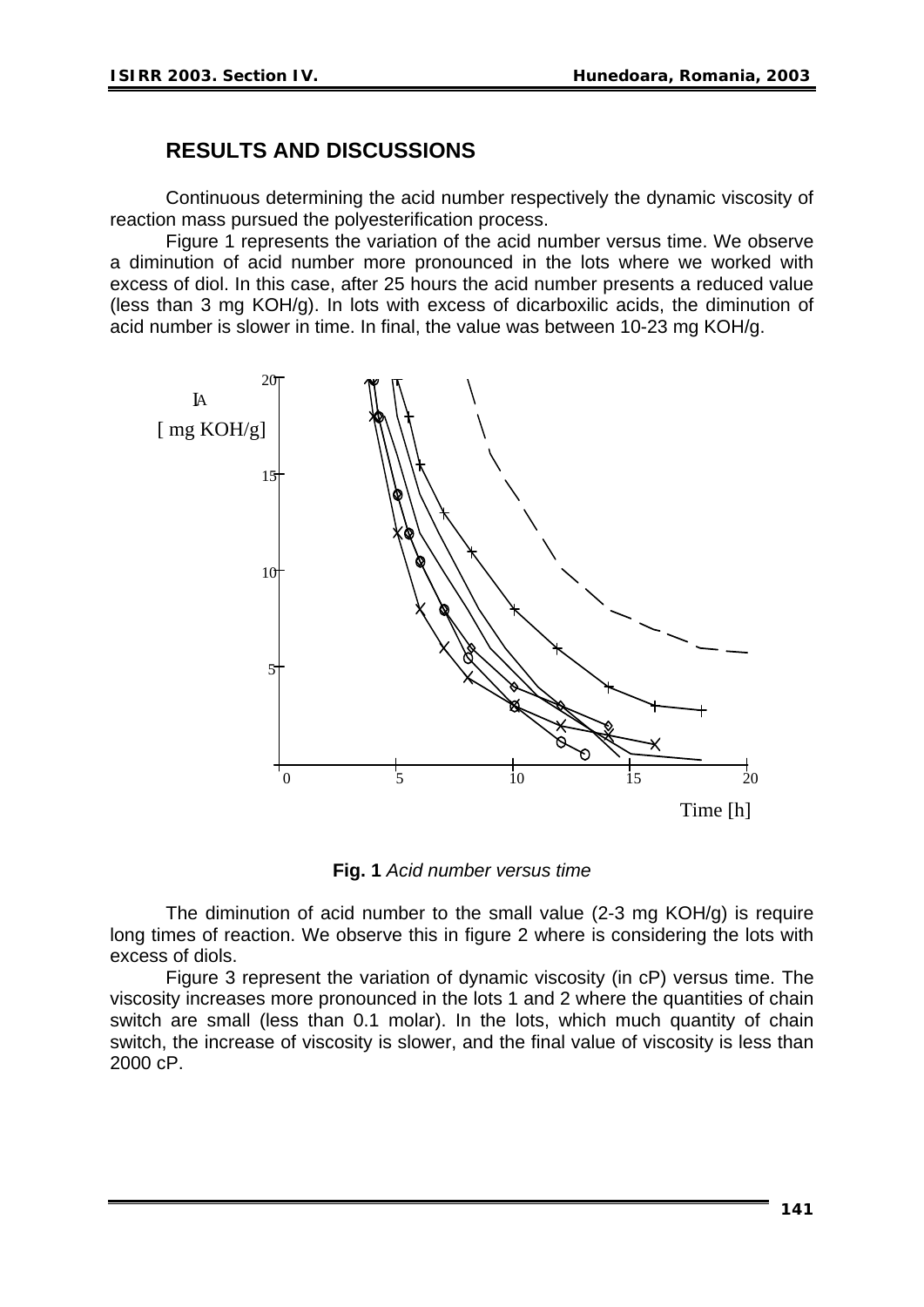

Fig. 2 Time of reaction in hours necessary for an polyesterification at 225-230°C until *the acid number touch the value 2 mg KOH/g* 



**Fig. 3** *The variation of dynamic viscosity (cP) versus time of reaction (h)* 

 In Table 2 are containing the physic-chemical properties of obtaining polyesters. There are viscous oils, with color on iodine scale between 4-12 mg iodine/100 ml solution KI.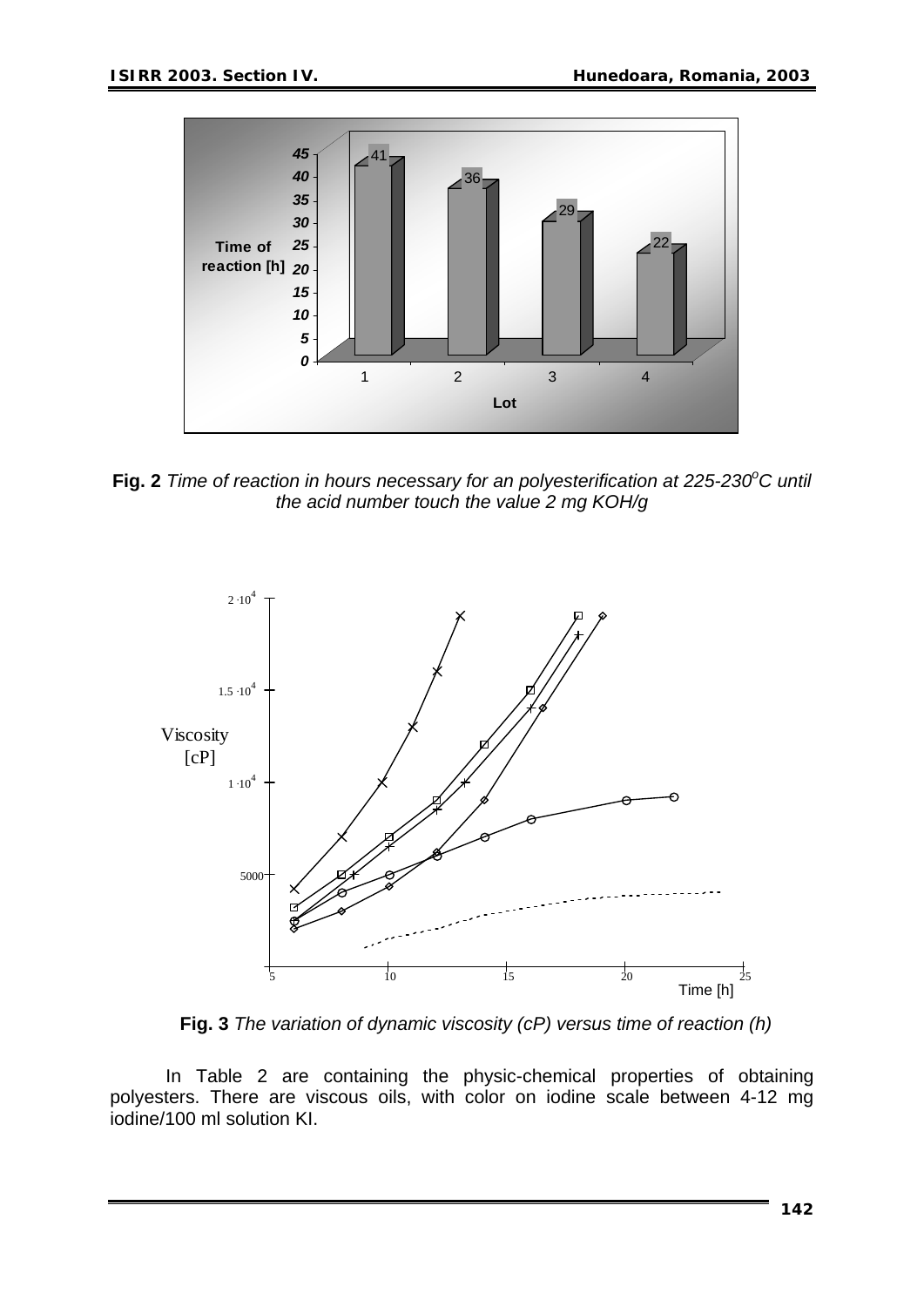| avvvrang marawiv r |                                                                |                        |                |       |       |       |       |  |  |  |
|--------------------|----------------------------------------------------------------|------------------------|----------------|-------|-------|-------|-------|--|--|--|
| <b>No</b>          | The characteristic                                             | The polyesters charges |                |       |       |       |       |  |  |  |
|                    |                                                                | 1                      | $\overline{2}$ | 3     | 4     | 5     | 6     |  |  |  |
| 1                  | Color, iodine scale<br>$\text{[mg I}_2/100 \text{ ml}$ sol KI] | 12 <sup>2</sup>        | 4              | 8     | 8     | 4     | 8     |  |  |  |
| $\overline{2}$     | Acid number                                                    | 23                     | 0.5            | 18    | 10.6  | 3.8   | 3.02  |  |  |  |
|                    | [mg KOH/g]                                                     |                        |                |       |       |       |       |  |  |  |
| 3                  | Hydroxyl number                                                | 31                     | 20.95          | 28    | 22    | 6     | 7     |  |  |  |
|                    | [mg KOH/g]                                                     |                        |                |       |       |       |       |  |  |  |
| $\overline{4}$     | Refraction index,                                              | 1.488                  | 1.472          | 1.473 | 1.478 | 1.487 | 1.487 |  |  |  |
|                    | at $20^{\circ}$ C                                              |                        |                |       |       |       |       |  |  |  |
| 5                  | Viscosity at 20°C<br>[CP]                                      | 147422                 | 678            | 1800  | 7400  | 1387  | 2000  |  |  |  |
| 6                  | Density at 20°C<br>$\lceil q/cm^3 \rceil$                      | 1.11                   | 1.10           | 1.15  | 1.08  | 1.16  | 1.15  |  |  |  |
| $\overline{7}$     | Flash point [°C]                                               | 210                    | 220            | 230   | 235   | 230   | 230   |  |  |  |

**Table 2** *The physic-chemical properties of obtaining polyesters according with table 1* 

The color of polyesters is influenced by the quality of raw materials. While the polyesterification process, the air has an oxidative influence to the oils, determining their coloring.

 For avoiding this fact, the reaction was realized in presence of nitrogen atmosphere.

The refraction indexes of studied polyesters are between value 1.470 -1.488 at 20 $^{\circ}$ C and the density between 1.080-1.160 g/cm<sup>3</sup>.

The dynamic viscosity, determinate at 20°C, is varying in large limits, between 680-148000 cP (mPa·s).

The flash points of this esteric oils is higher than flash points of esters of dicarboxilic acids used as plasticizers. There are between 210-235°C.

## **CONCLUSIONS**

The polyesterification reaction of mixture of adipic and phtalic acid and two different diols was realized in melting, at  $220-230^{\circ}$ C, with chain switch and without catalyst. The obtained polyesters were characterized from physico-chemical point of view.

The dynamic viscosity values of this, in large limits, show the multiples possibility for obtaining and capitalizing this polyesters.

 In our next paper we intent to present the evaluation studies of the esteric oils as plasticizers for plastic masses.